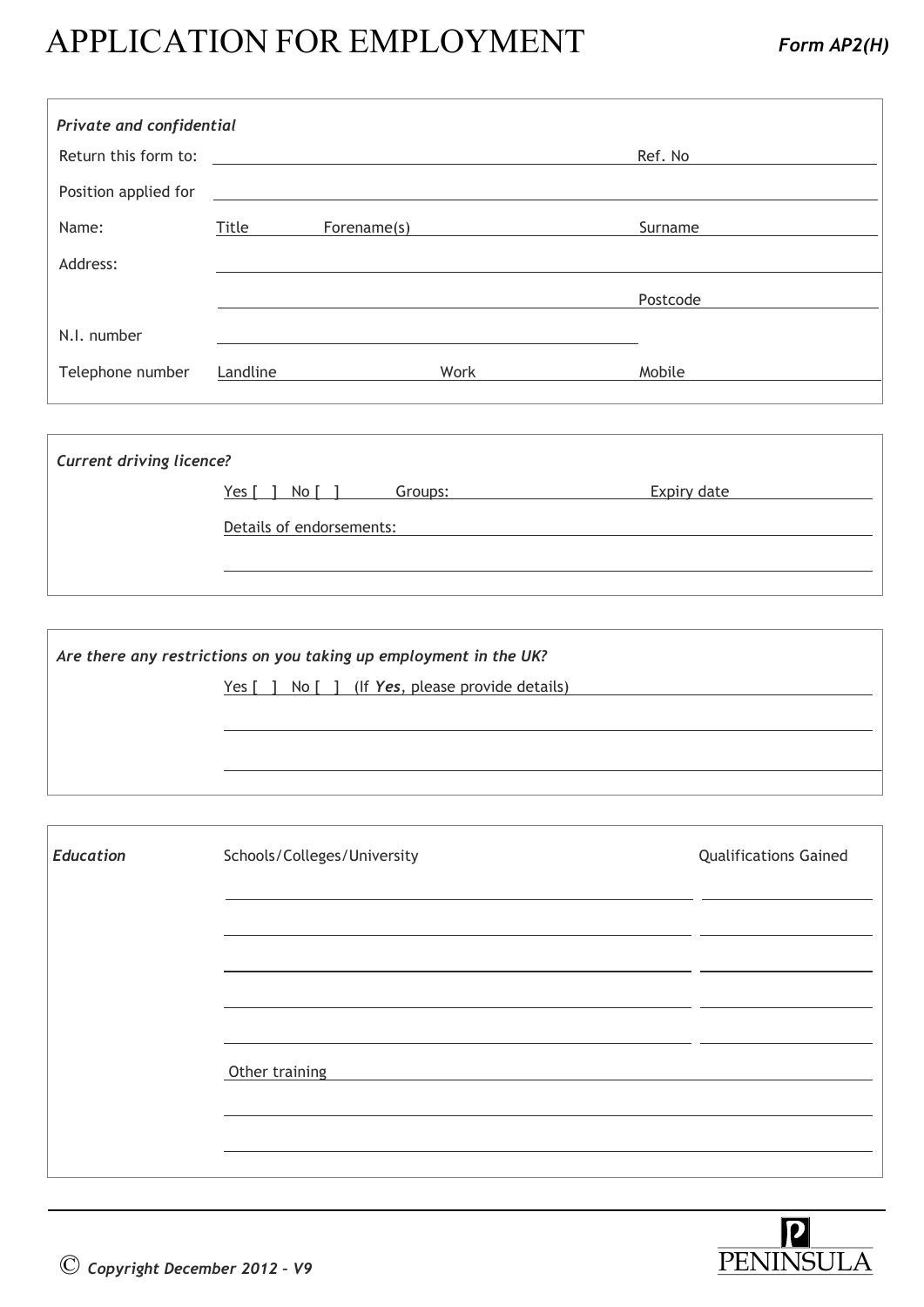| From | To | Name and address                                                                  |                                                              |
|------|----|-----------------------------------------------------------------------------------|--------------------------------------------------------------|
|      |    | Job title<br><u> 1980 - Johann Barn, mars an t-Amerikaansk politiker (* 1908)</u> | Rate of pay                                                  |
|      |    | <b>Duties</b>                                                                     |                                                              |
|      |    |                                                                                   |                                                              |
|      |    | Reason for leaving                                                                |                                                              |
|      |    |                                                                                   |                                                              |
| From | To | Name and address                                                                  |                                                              |
|      |    | Job title                                                                         | Rate of pay                                                  |
|      |    | <b>Duties</b>                                                                     |                                                              |
|      |    |                                                                                   |                                                              |
|      |    | Reason for leaving                                                                |                                                              |
|      |    |                                                                                   |                                                              |
| From | To | Name and address                                                                  |                                                              |
|      |    | Job title                                                                         | Rate of pay                                                  |
|      |    | Duties                                                                            |                                                              |
|      |    |                                                                                   |                                                              |
|      |    | Reason for leaving                                                                |                                                              |
|      |    |                                                                                   |                                                              |
| From | To | Name and address                                                                  |                                                              |
|      |    | Job title                                                                         | Rate of pay                                                  |
|      |    | Duties                                                                            |                                                              |
|      |    |                                                                                   |                                                              |
|      |    | Reason for leaving                                                                |                                                              |
|      |    |                                                                                   |                                                              |
| From | To | Name and address                                                                  |                                                              |
|      |    | Job title                                                                         | Rate of pay                                                  |
|      |    | Duties                                                                            |                                                              |
|      |    |                                                                                   |                                                              |
|      |    | Reason for leaving                                                                | <u> 1980 - Jan Sterling Sterling, amerikansk politiker (</u> |
|      |    | Notice required in current post:                                                  | <u> 1989 - John Stein, Amerikaansk politiker (</u>           |

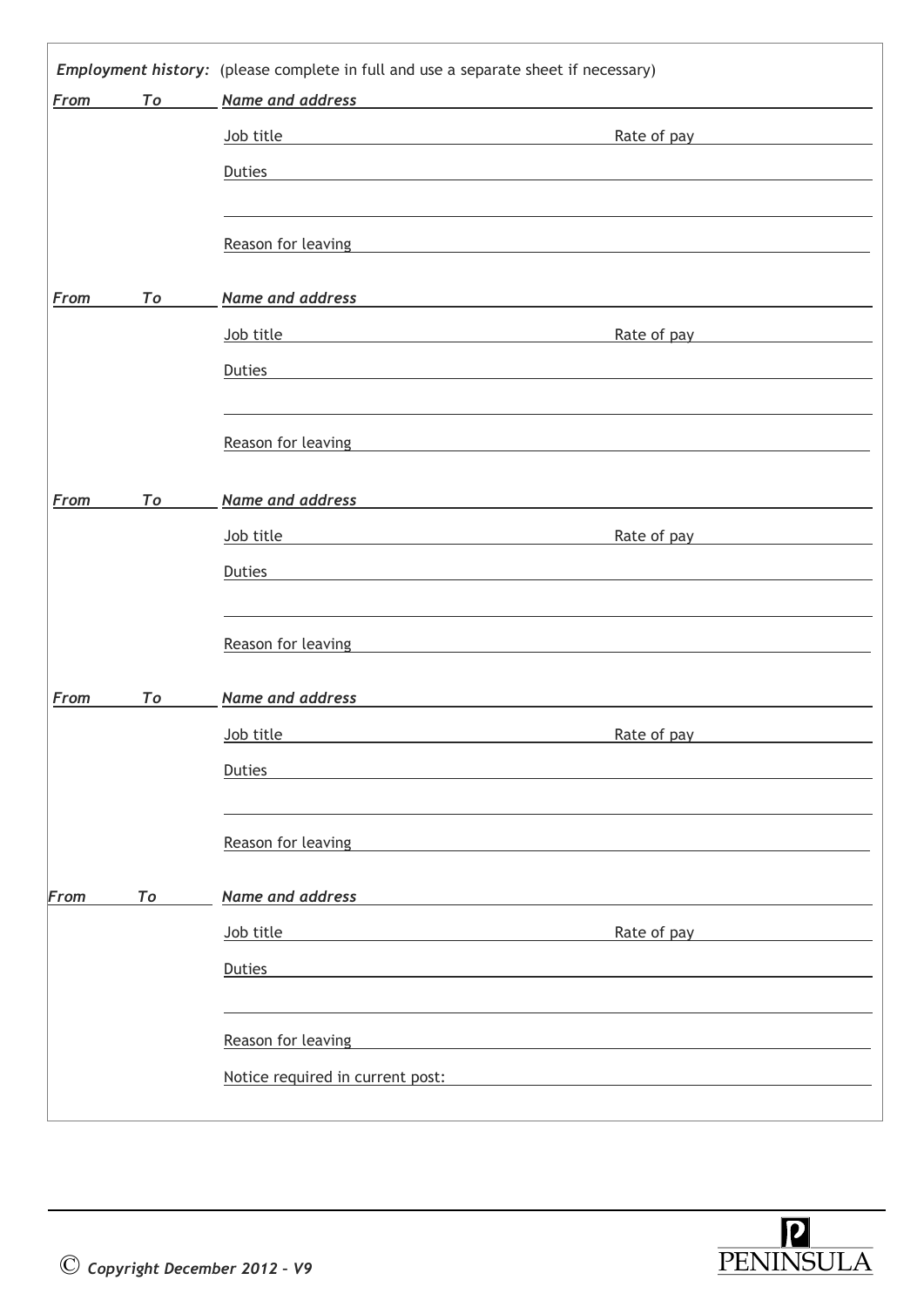*Current membership of professional bodies* Please note any professional bodies you are a member of or are registered with

*Professional Registration Number (where applicable)*

Registration/PIN Number (Nursing):

 $\overline{a}$  $\overline{a}$ 

 $\overline{a}$ 

GMC Certificate Number (Doctors):

*Other employment* Please note here any other employment you would continue with if you were to be sucessful in obtaining this position .

*Leisure* Please note here your leisure interests, sports and hobbies, other pastimes etc.

*References*: Please note here the names and addresses of two persons from whom we may obtain both character and work experience references.

| Name 1.                                              | Name 2.                                              |
|------------------------------------------------------|------------------------------------------------------|
| Position                                             | Position                                             |
| Address                                              | Address                                              |
| Postcode                                             | Postcode                                             |
| Telephone                                            | Telephone                                            |
| May we approach the above prior to interview? Yes/No | May we approach the above prior to interview? Yes/No |

*General comments* Please detail here your reasons for this application, your main achievements to date and the strengths you would bring to this post. Specifically, please detail how your knowledge, skills and experiences meet the requirements of this role (as summarised in the person specification).



 $\overline{a}$ 

 $\overline{a}$  $\overline{a}$  $\overline{a}$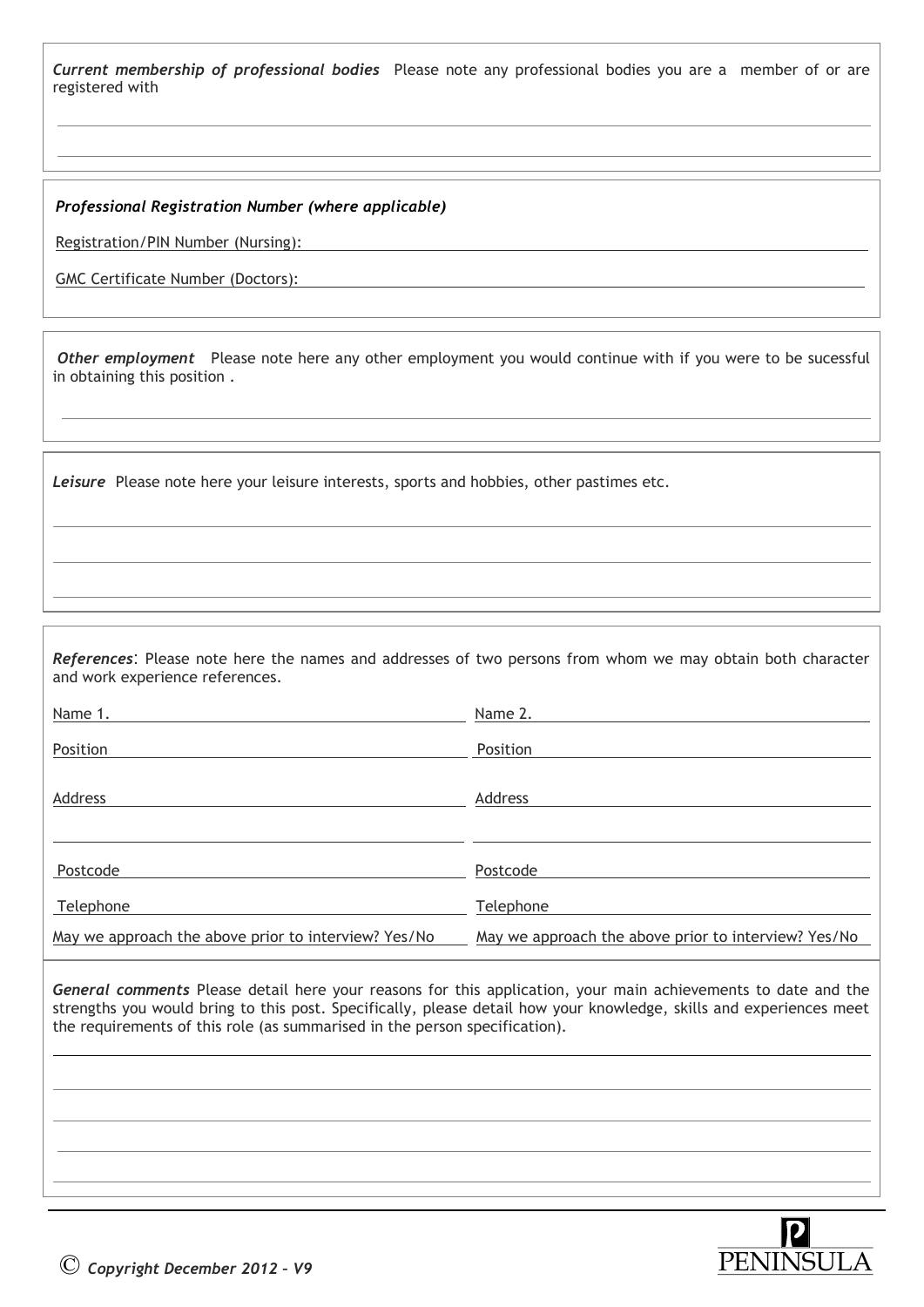| Continued |  |
|-----------|--|
|           |  |
|           |  |
|           |  |
|           |  |
|           |  |
|           |  |
|           |  |
|           |  |
|           |  |
|           |  |
|           |  |
|           |  |

*Cautions, rehabilitation and criminal records* Because of the nature of the work for which you are applying, this post is exempt from the provisions of Section 4(2) of the Rehabilitation of Offenders Act 1974, by virtue of the Exceptions Order 1975 as amended by the Exceptions (Amendment) Order 1986, which means that convictions that are spent under the terms of the Rehabilitation of Offenders Act 1974 must be disclosed, and will be taken into account in deciding whether to make an appointment. Any information will be completely confidential and will be considered only in relation to this application.

In addition you are required to submit to a Disclosure and Barring check/provide a PVG Scheme Record or Scheme Record Update. Any disclosure made by the Disclosure and Barring Service/Disclosure Scotland will remain strictly confidential.

Have you ever been convicted in a Court of Law and/or cautioned in respect of any offence? YES/NO (delete as required). If YES, please give details.



 $\overline{a}$ 

 $\overline{a}$ 

 $\overline{a}$ 

 $\overline{a}$  $\overline{a}$  $\overline{a}$ 

 $\overline{a}$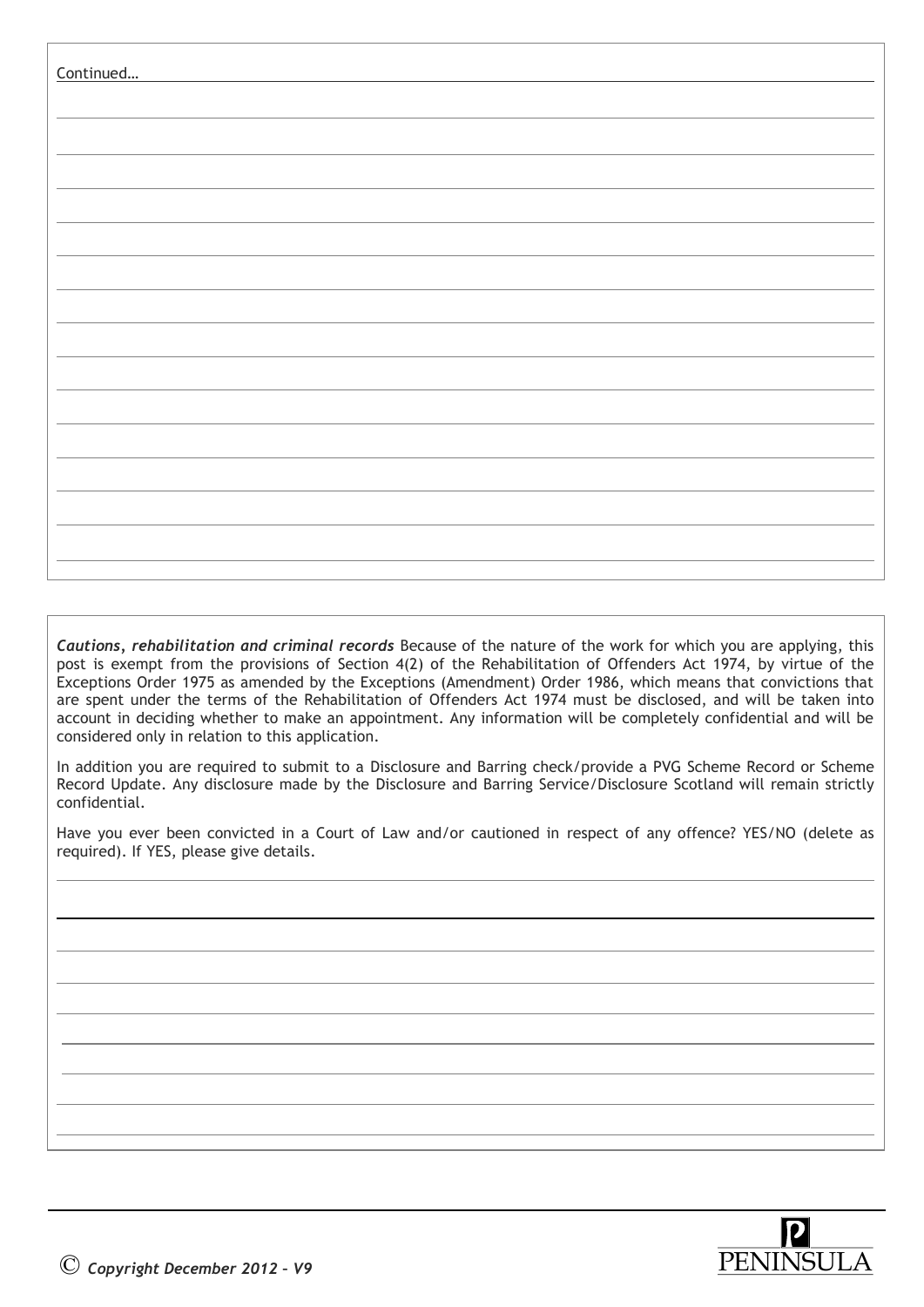## *Special requirements (care sector)*

Because this position involves the care of children and/or vulnerable adults employment is dependent on the following:

1) Your written consent to obtaining a Disclosure and Barring certificate from the Disclosure and Barring Service/Disclosure Scotland or an approved umbrella body or provision of a PVG Scheme Record/Scheme Record Update.

2) Such disclosure being acceptable to us.

- 3) Proof of identity birth or marriage certificate (where appropriate) and passport (if available).
- 4) Two satisfactory written references.
- 5) That you will supply a photograph of yourself for retention in your records.
- 6) Evidence of physical or mental suitability for your work.

## *Declaration* **(Please read this carefully before signing this application)**

- 1. I confirm that the above information is complete and correct and that any untrue or misleading information will give my employer the right to terminate any employment contract offered.
- 2. Should we require further information and wish to contact your doctor with a view to obtaining a medical report, the law requires us to inform you of our intention and obtain your permission prior to contacting your doctor. I agree that the organisation reserves the right to require me to undergo a medical examination. In addition, I agree that this information will be retained in my personnel file during employment and for up to six years thereafter and understand that information will be processed in accordance with the Data Protection Act.
- 3. I agree that my previous employers may be approached for references. I also agree that should I be successful in this application, I will apply to the Disclosure and Barring Service/Disclosure Scotland for a Disclosure and Barring certificate/PVG Scheme Record or Scheme Record Update. I understand that should I fail to do so, or should the disclosure or reference not be satisfactory, any offer of employment may be withdrawn or my employment terminated.

*Signed: Date:* 

All organisations using the Disclosure and Barring Service and/or Disclosure Scotland to help assess the suitability of applicants for positions of trust and who are recipients of disclosure information must comply fully with the relevant Code of Practice. Amongst other things this obliges them to have a written policy on the recruitment of exoffenders. This must be given to all applicants for posts where a disclosure will be requested. The Code also requires such organisations to have a written policy on the correct handling and safekeeping of Disclosure information. To assist organisations in meeting this requirement a sample policy statement on the recruitment of ex-offenders will be included with any stationery requests for Form AP2(H).